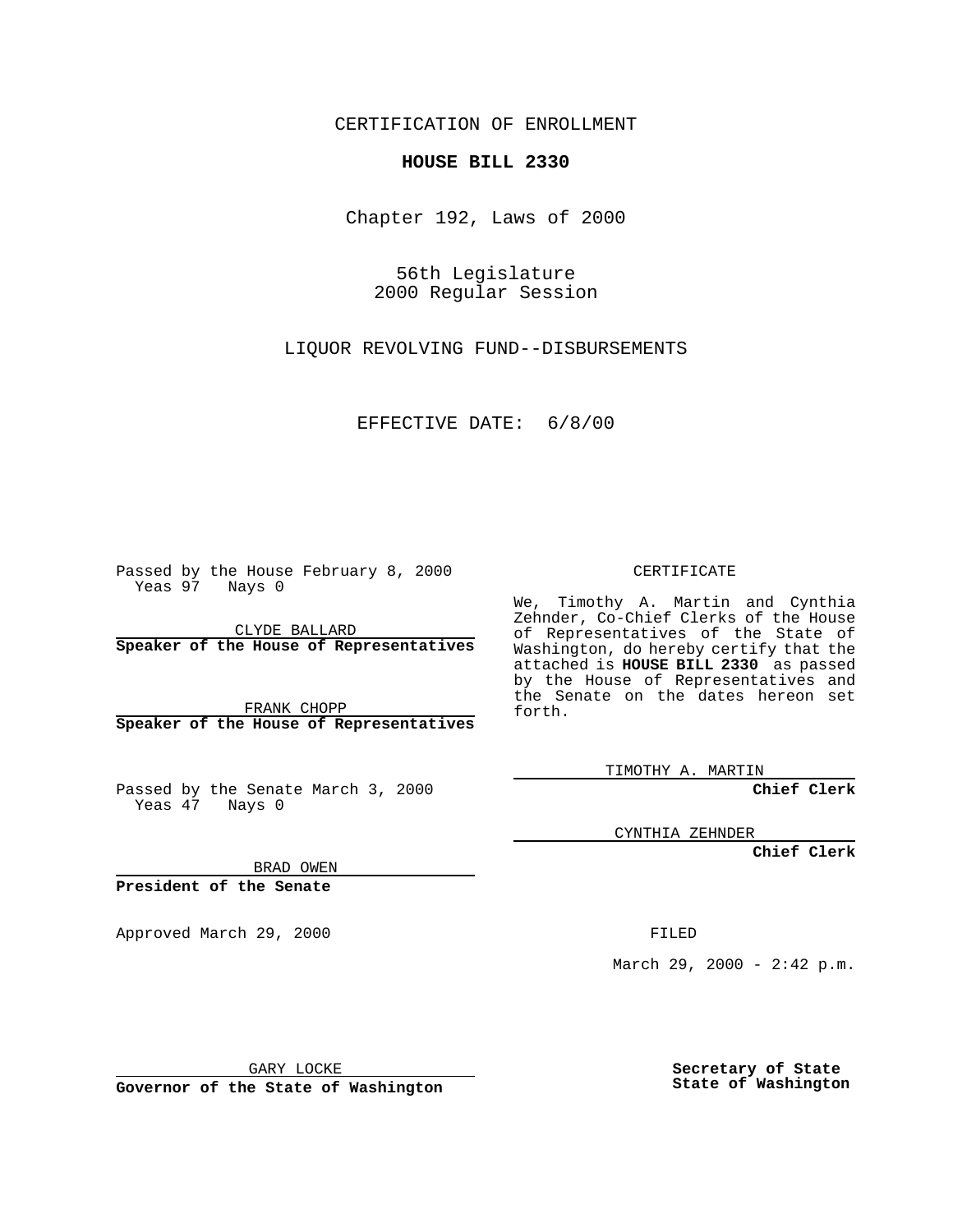## **HOUSE BILL 2330** \_\_\_\_\_\_\_\_\_\_\_\_\_\_\_\_\_\_\_\_\_\_\_\_\_\_\_\_\_\_\_\_\_\_\_\_\_\_\_\_\_\_\_\_\_\_\_

\_\_\_\_\_\_\_\_\_\_\_\_\_\_\_\_\_\_\_\_\_\_\_\_\_\_\_\_\_\_\_\_\_\_\_\_\_\_\_\_\_\_\_\_\_\_\_

Passed Legislature - 2000 Regular Session

## **State of Washington 56th Legislature 2000 Regular Session**

**By** Representatives McMorris and Scott

Prefiled 1/3/2000. Read first time 01/10/2000. Referred to Committee on Appropriations.

1 AN ACT Relating to disbursements from the liquor revolving fund; 2 and reenacting and amending RCW 66.08.180.

3 BE IT ENACTED BY THE LEGISLATURE OF THE STATE OF WASHINGTON:

4 **Sec. 1.** RCW 66.08.180 and 1999 c 281 s 1 and 1999 c 40 s 7 are 5 each reenacted and amended to read as follows:

 Except as provided in RCW 66.24.290(1), moneys in the liquor revolving fund shall be distributed by the board at least once every three months in accordance with RCW 66.08.190, 66.08.200 and 66.08.210: PROVIDED, That the board shall reserve from distribution such amount not exceeding five hundred thousand dollars as may be necessary for the proper administration of this title.

12 (1) All license fees, penalties and forfeitures derived under 13 ((this act)) chapter 13, Laws of 1935 from spirits, beer, and wine 14 restaurant; spirits, beer, and wine private club; and sports 15 entertainment facility licenses or spirits, beer, and wine restaurant; 16 spirits, beer, and wine private club; and sports entertainment facility 17 licensees shall every three months be disbursed by the board as 18 follows: